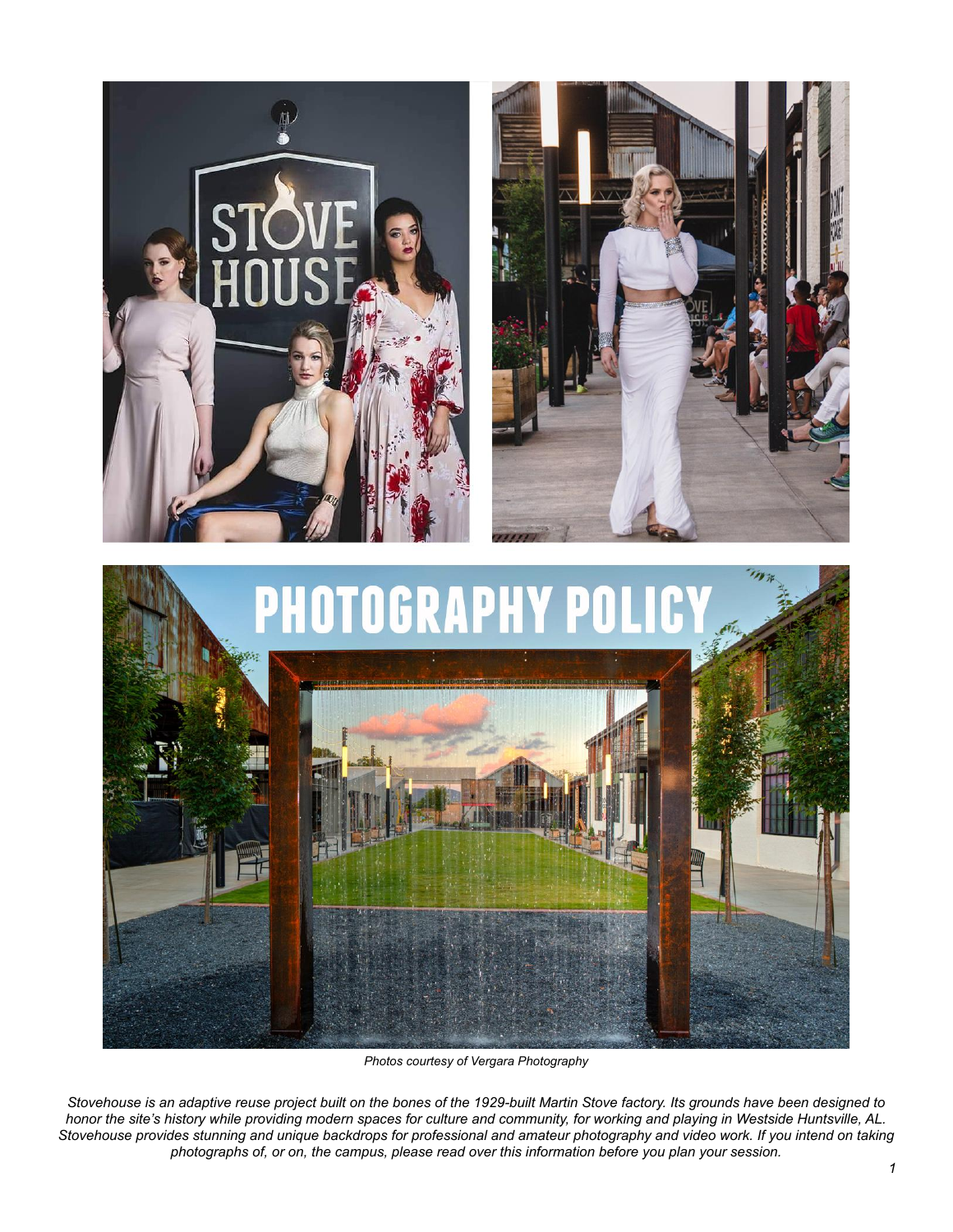| $\Box$ | <b>PHOTOGRAPHY FOR PERSONAL USE</b><br>Visitors to Stovehouse who would like to take photographs on the campus for<br>personal use (to remember/document their trip, show to family and friends, hang<br>in their homes) are encouraged to do so at NO CHARGE. You do not need to fill<br>out a Photography Policy application form. However, persons in possession of<br>any gear in excess of a still camera or mobile phone (tripod, lights, backdrop,<br>reflector, flashes, umbrella lights etc) must adhere to one of the sections below.                                                                                                                                                                                                                                                                                                                                                                                                                                                                                                                                             | No Charge. No form necessary.<br>Please tag us!<br>Instagram @stovehouse<br>Facebook @stovehousehsv                                                                                                                                                                                                                                                                                                                                                                                                                                                                                                     |
|--------|---------------------------------------------------------------------------------------------------------------------------------------------------------------------------------------------------------------------------------------------------------------------------------------------------------------------------------------------------------------------------------------------------------------------------------------------------------------------------------------------------------------------------------------------------------------------------------------------------------------------------------------------------------------------------------------------------------------------------------------------------------------------------------------------------------------------------------------------------------------------------------------------------------------------------------------------------------------------------------------------------------------------------------------------------------------------------------------------|---------------------------------------------------------------------------------------------------------------------------------------------------------------------------------------------------------------------------------------------------------------------------------------------------------------------------------------------------------------------------------------------------------------------------------------------------------------------------------------------------------------------------------------------------------------------------------------------------------|
| $\Box$ | <b>AMATEUR 'STUDIO' PHOTOGRAPHY (UNPAID)</b><br>For types of photography usually done inside of a studio<br>(prom/homecoming/wedding/engagement/senior photographs, family portraits,<br>product photos) taken by an unpaid amateur photographer, we ask that you PAY<br>THE FEE to Stovehouse and FILL OUT THE FORM.<br>Stovehouse defines amateur photographers as someone who uses professional<br>equipment to take photographs, but does not receive any money or<br>compensation for their product. Any amateur photographer who plans to exhibit<br>their photographs to the public in any way (online, community exhibitions,<br>photography websites) MUST fill out the Photography Policy application form<br>and PAY THE FEE for using the site.<br>If you consider yourself an amateur, but receive payment for your work, you<br>must adhere to the section below on commercial and professional use.                                                                                                                                                                          | A. Amateur (unpaid) 'studio' photography:<br>\$20 for up to 3 hours<br>B. Professional (paid) 'studio'<br>photography: See Professional Rates<br><b>Below</b>                                                                                                                                                                                                                                                                                                                                                                                                                                           |
| 0      | <b>PHOTOGRAPHY FOR COMMERCIAL OR</b><br><b>PROFESSIONAL USE (PAID)</b><br>As an historic site, Stovehouse provides a textural background for commercial or<br>professional photographers. Stovehouse reserves the right to restrict or limit<br>access to the site as it sees fit to ensure a quality experience for its other guests.<br>Photographers taking photographs for commercial or professional use MUST<br>PAY THE FEE based on the number of personnel and equipment used outlined<br>in this Photography Policy and MUST fill out this application and receive<br>authorization before taking photographs.<br>Please credit Stovehouse as location in exhibited photography / art installations.<br>Professional photography sessions (engagements, family photographs, portraits,<br>or portfolio building) need to be scheduled in advance. We have many events<br>taking place that may limit availability to some areas of the site. Photo shoots are<br>allowed during regular operating hours only.<br>For questions or availability, please email shoot@stovehouse.com. | A. For Crews totaling 5 people, including<br>models: \$25/hour \$125/day<br>B. For Crews more than 5 people,<br>including models: \$50/hour \$250/day<br>C. For Crews more than 10 people,<br>including models: \$75/hour \$375/day<br>D. For Crews more than 15 people,<br>including models: calculate<br>\$5/person/hour \$25/person/day<br>E. Support vehicles, such as motor<br>homes: \$75/day<br>F. Additional fees may apply for extended<br>hours, access to closed areas, or if<br>permitted, any temporary modifications to<br>the site.                                                      |
| $\Box$ | <b>FILM/VIDEO SHOOTS</b><br>If you are interested in filming any kind of video at Stovehouse, you MUST<br>submit this application to shoot@stovehouse.com and receive authorization<br>before filming.<br>Stovehouse requires filmmakers to PAY THE FEE outlined in this Photography<br>Policy, and they MUST fill out the application form within this policy.<br>If you are interested in filming with a drone at Stovehouse, you MUST apply at<br>shoot@stovehouse.com before filming/flying. Stovehouse requires drone pilots<br>to PAY THE FEE outlined in this Photography Policy, they MUST fill out the<br>application form within this policy, they must prove they are Part 107 certified<br>and registered with the FAA, and they must follow applicable regulations.                                                                                                                                                                                                                                                                                                            | A. For Crews totaling 5 people, including<br>actors: \$50/hour \$250/day<br>B. For Crews more than 5 people,<br>including actors: \$100/hour \$500/day<br>C. For Crews more than 10 people,<br>including actors: \$150/hour \$750/day<br>D. For Crews more than 15 people,<br>including actors: calculate<br>\$10/person/hour \$50/person/day<br>E. Support vehicles, including trailers:<br>\$100/day<br>F. Drone Video Footage: \$50/hour<br>\$250/day<br>G. Additional fees may apply for extended<br>hours, access to closed areas, or if<br>permitted, any temporary modifications to<br>the site. |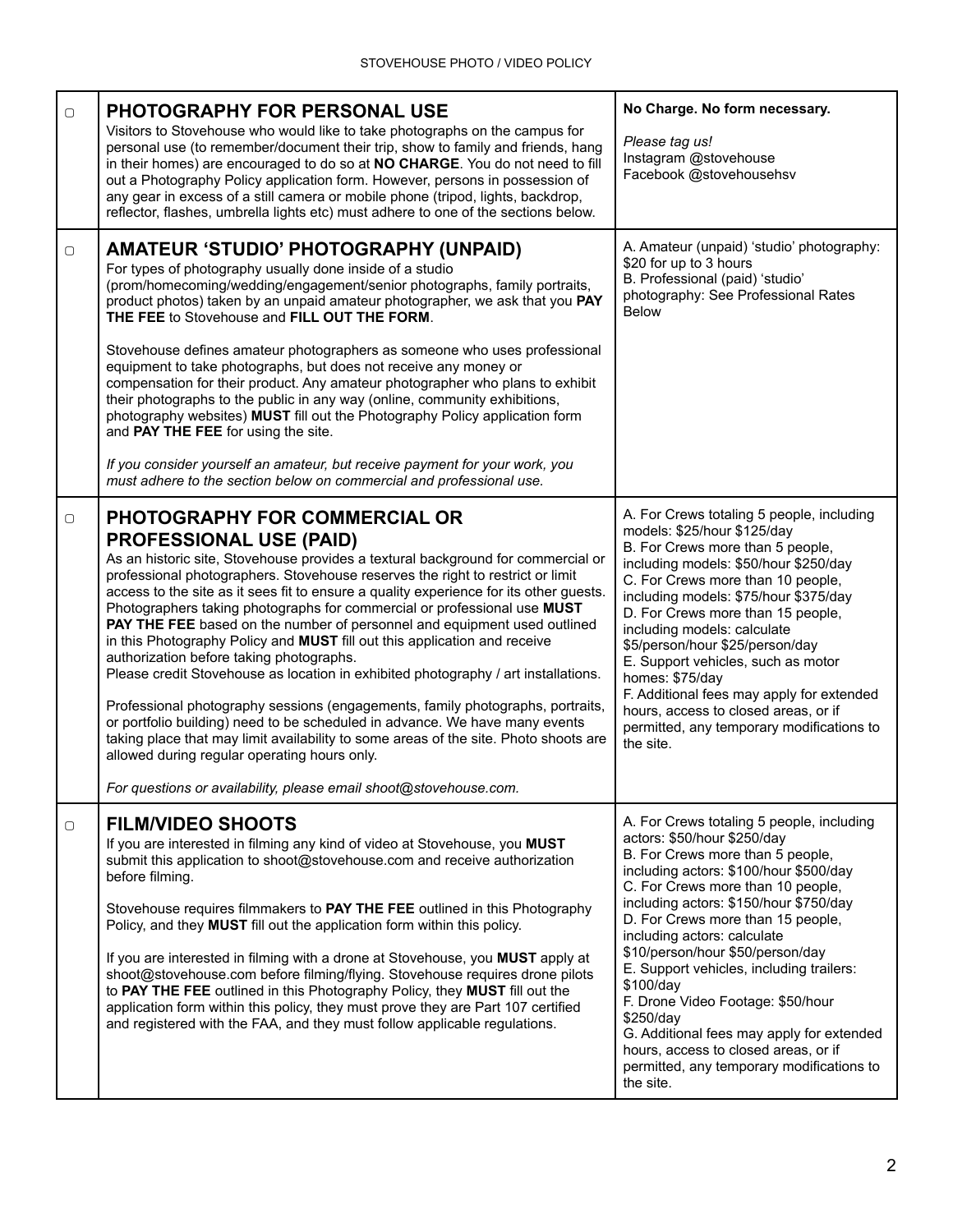## **APPLICATION FOR PERMISSION TO PHOTOGRAPH AT STOVEHOUSE**

| <b>NAME:</b>                                                                 |                      |                                                                                                                                                                                                                                                                                                                                                               |  |
|------------------------------------------------------------------------------|----------------------|---------------------------------------------------------------------------------------------------------------------------------------------------------------------------------------------------------------------------------------------------------------------------------------------------------------------------------------------------------------|--|
| <b>COMPANY/ORG:</b>                                                          |                      |                                                                                                                                                                                                                                                                                                                                                               |  |
| <b>ADDRESS:</b>                                                              |                      |                                                                                                                                                                                                                                                                                                                                                               |  |
| <b>PHONE NUMBER:</b>                                                         |                      | <u> 1989 - Johann Stoff, amerikansk politiker (d. 1989)</u>                                                                                                                                                                                                                                                                                                   |  |
| <b>EMAIL:</b>                                                                |                      |                                                                                                                                                                                                                                                                                                                                                               |  |
|                                                                              |                      |                                                                                                                                                                                                                                                                                                                                                               |  |
|                                                                              |                      |                                                                                                                                                                                                                                                                                                                                                               |  |
|                                                                              |                      |                                                                                                                                                                                                                                                                                                                                                               |  |
|                                                                              |                      |                                                                                                                                                                                                                                                                                                                                                               |  |
| PHOTOGRAPHY FEE (checks payable to Stovehouse Marketing, Inc.):<br>□ Amateur | □ Professional Still | □ Film/Video                                                                                                                                                                                                                                                                                                                                                  |  |
| Calculate requested fee based upon attached schedule: \$                     |                      |                                                                                                                                                                                                                                                                                                                                                               |  |
|                                                                              |                      |                                                                                                                                                                                                                                                                                                                                                               |  |
| Applicant's                                                                  |                      | Stovehouse                                                                                                                                                                                                                                                                                                                                                    |  |
|                                                                              |                      |                                                                                                                                                                                                                                                                                                                                                               |  |
| Please allow up to 10 business days for processing of this application.      |                      |                                                                                                                                                                                                                                                                                                                                                               |  |
|                                                                              |                      | This permission applies only to the use specified. A new application must be filled for each photo session. The applicant<br>agrees that this permission, if granted, shall be subject to the fees listed below and the conditions listed on the following page (please<br>initial each sheet indicating your understanding and acceptance of the condition). |  |

*Stovehouse reserves the right to reject any application that is inconsistent with its brand, affects the experience of its patrons, or interferes with the operation of the campus or its tenants.*

## **Required Documents & Procedures**

- 1. Please sign and date **this form**.
- 2. Initial the **conditions sheet.**
- 3. Every crew member and model must sign and date the **General Release**
- 4. Please **return documents to Stovehouse. We will co-sign and return a copy to you.** Approval is not granted without a co-signed document and must be present at all times during your session.